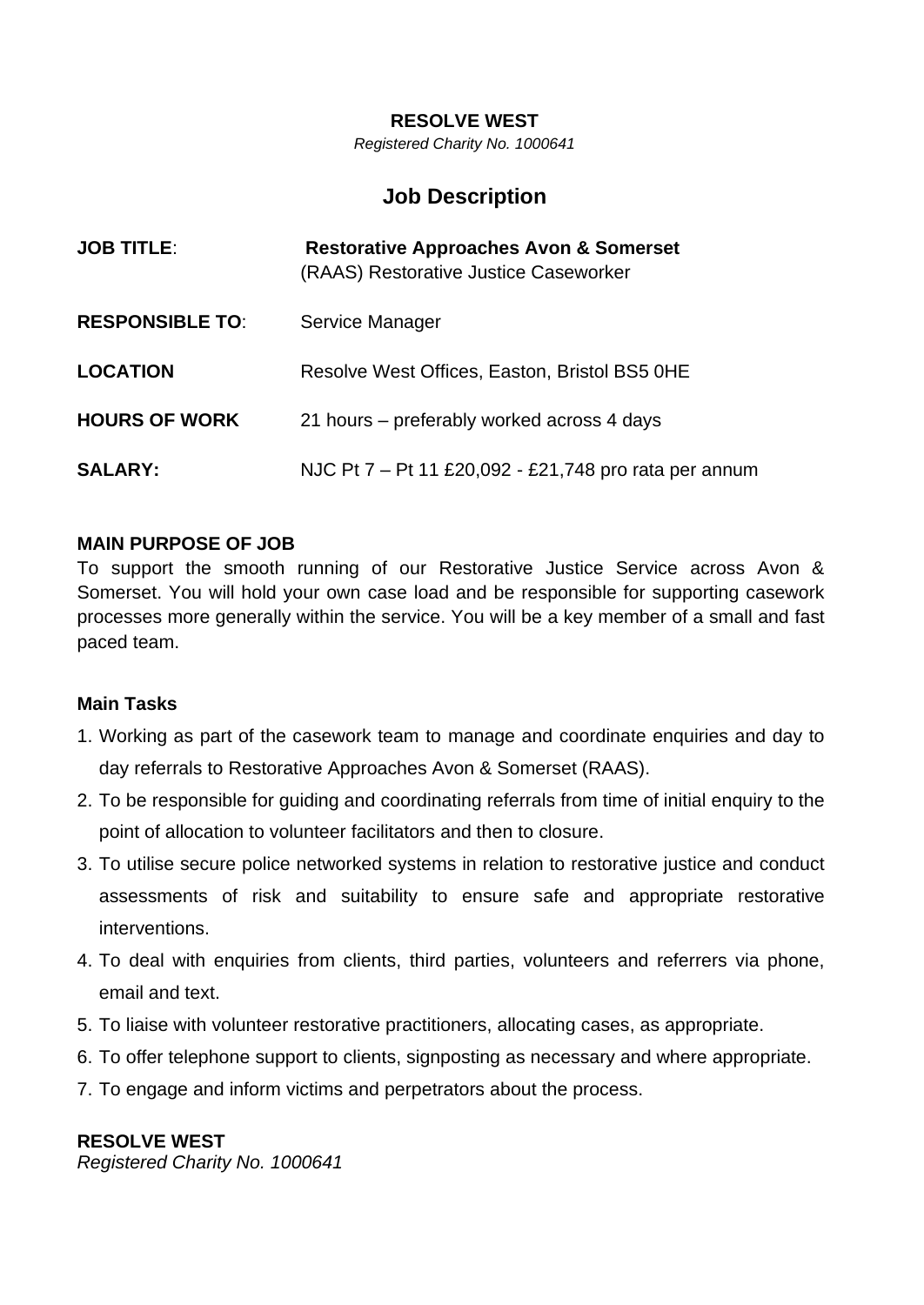- 8. To provide regular case updates to referring officers and supporting agencies.
- 9. To maintain excellent up to date and accurate records.
- 10.To assist with general casework administration.
- 11.To contribute to the development of the case management system.
- 12.To undertake additional tasks as reasonably required.
- 13.To attend regular casework update meetings.

## **Additional Duties and Responsibilities**

- 1. To be the point of contact for all enquiries including CJS agencies, police, partners, other statutory or voluntary agencies and self-referrals.
- 2. To provide more general administrative support, as required.
- 3. To promote the work of RAAS (Restorative Approaches Avon & Somerset).
- 4. To answer the telephone and record messages.
- 5. To participate in regular staff supervision and support sessions.
- 6. To participate in support/training sessions (which will be held outside of normal working hours) when necessary.

## IN ADDITION, ALL STAFF EMPLOYED BY RESOLVE WEST ARE EXPECTED TO:

- 1. Help create a fully inclusive environment where all individual differences are respected and valued.
- 2. To promote and protect equal opportunities practice and confidentiality in accordance with the policies of Bristol Mediation.
- 3. Conform to all other organisational policies and procedures.
- 4. Undergo training where appropriate.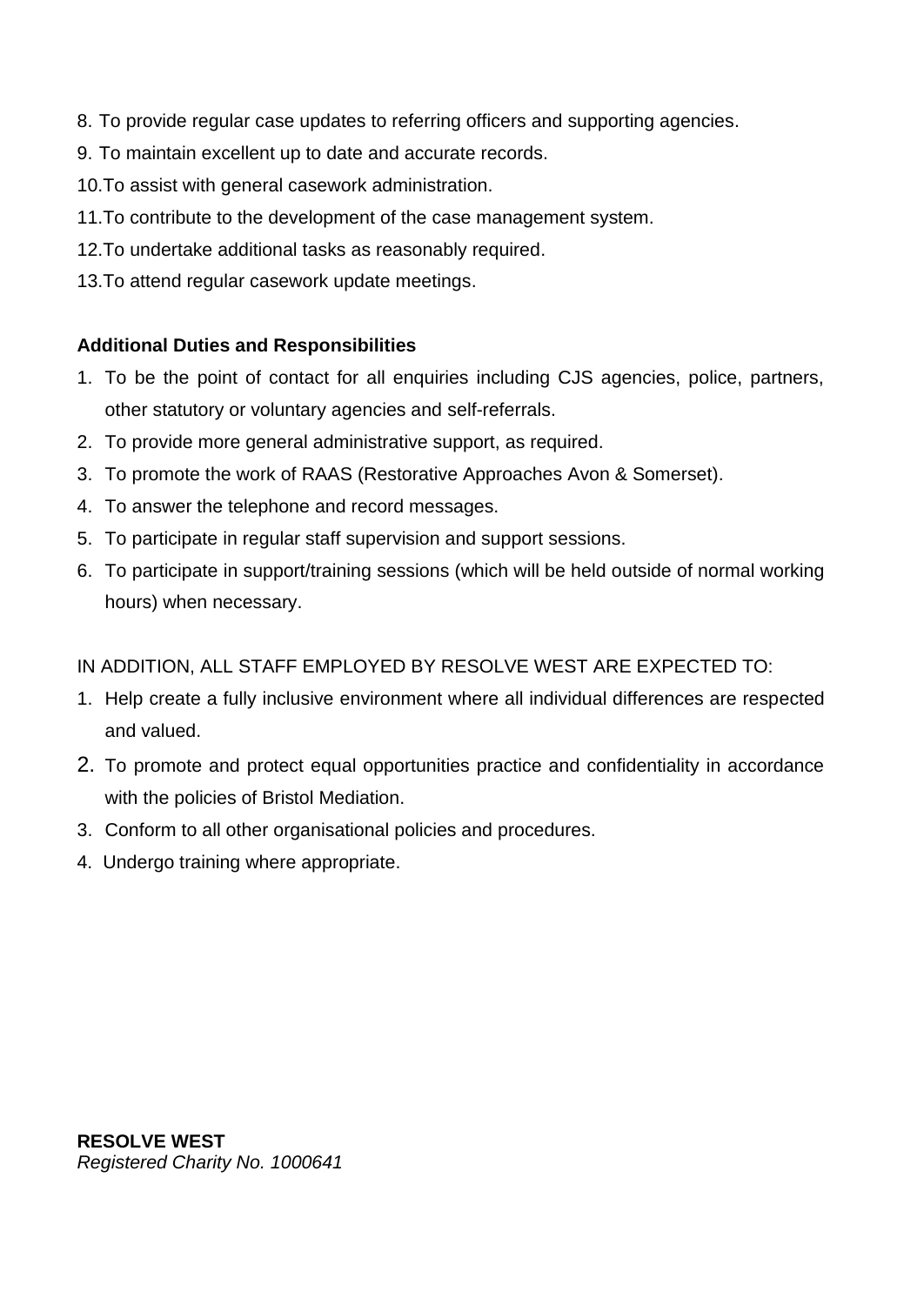# **Person Specification**

# **Skills and Experience needed for this post:**

## **Essential**

- 1. Significant experience of working within a service user/multi agency environment.
- 2. A clear understanding and interest in Restorative Approaches.
- 3. Ability to pass Non-Police Personnel Vetting (in compliance with the National Vetting Policy for the police community). Further details in application form.
- 4. Strong organisational skills with an ability to manage time and prioritise conflicting workloads.
- 5. Clear understanding and experience of identifying and managing risks, particularly working with service users/vulnerable individuals.
- 6. Excellent interpersonal and rapport building skills and experience of working with a wide range of people.
- 7. Ability to empathise and put people at ease, dealing with stressful situations, and able to handle high levels of emotion whilst remaining calm, focussed, and nonjudgemental.
- 8. Ability to challenge clients about their positions.
- 9. Able to work under pressure, and to strict deadlines
- 10.Ability to work within a team and on own initiative.
- 11.Fully computer literate, and specifically Windows and Office software including Word and Access database system.
- 12.Excellent administrative skills
- 13.Excellent communication skills, both written and verbally.
- 14.Awareness of need for high levels of trust and confidentiality in all aspects of work
- 15.Willingness to train as an RJ facilitator.
- 16.A commitment to equal opportunities.

**RESOLVE WEST** *Registered Charity No. 1000641*